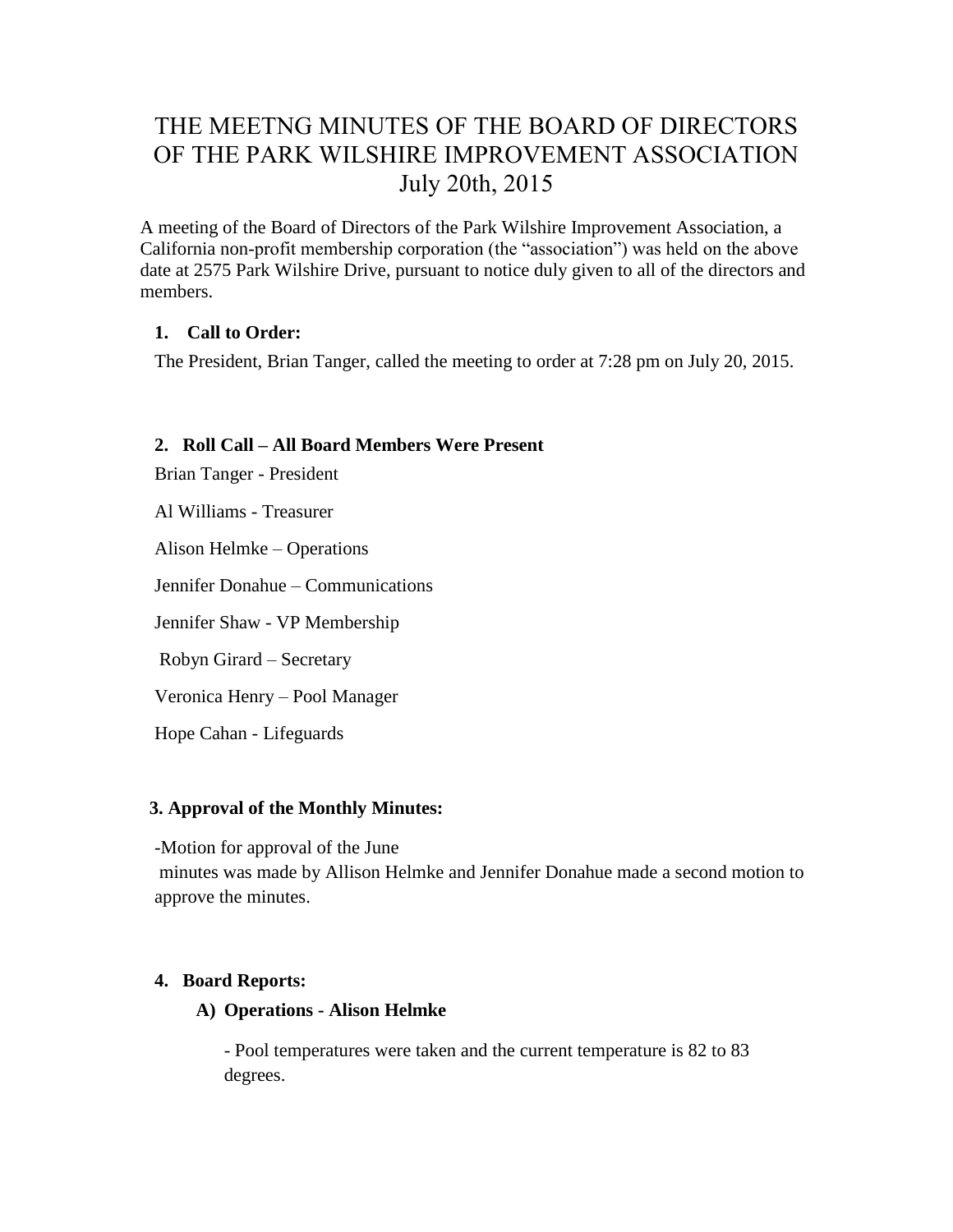- The grass is being watered twice a week by the pool per the efforts to save water.

- Jennifer got stickers with Allison to replace along with the edges of the pool.
- Alison gave the board a tour and update of the pump room.

#### B) **Lifeguards Update – Hope Cahan**

- Role expectations were reviewed with the lifeguards a few weeks back. Currently there remain a few areas for improvement which the lifeguard manager will review.

- We still have swim lessons available for families who are interested.

- The board has been asked to make more frequent appearances to the pool.

#### C) **Treasurer - Al Williams**

- Al reported on the monthly financials and did several year over year comparison graphs. We show a slight decline in the financials from this year compared to last year.

-Al reviewed the financials and this decline was mainly due to the pool house remodel, utilities, pool repairs and a slight decrease in swim lessons.

#### D) **Membership - Jennifer Shaw**

- We are full for the season no membership updates currently.

#### E) **Communications/Events - Jennifer Donahue**

- Jennifer will be updating the newsletter regarding the next movie night and the last session of swim lessons which go to August 7th.

#### F) **Secretary - Robyn Girard**

- No report

#### G) **President - Brian Tanger**

- Brian got a quote for timers getting installed for the showers.

#### **5. New Business:**